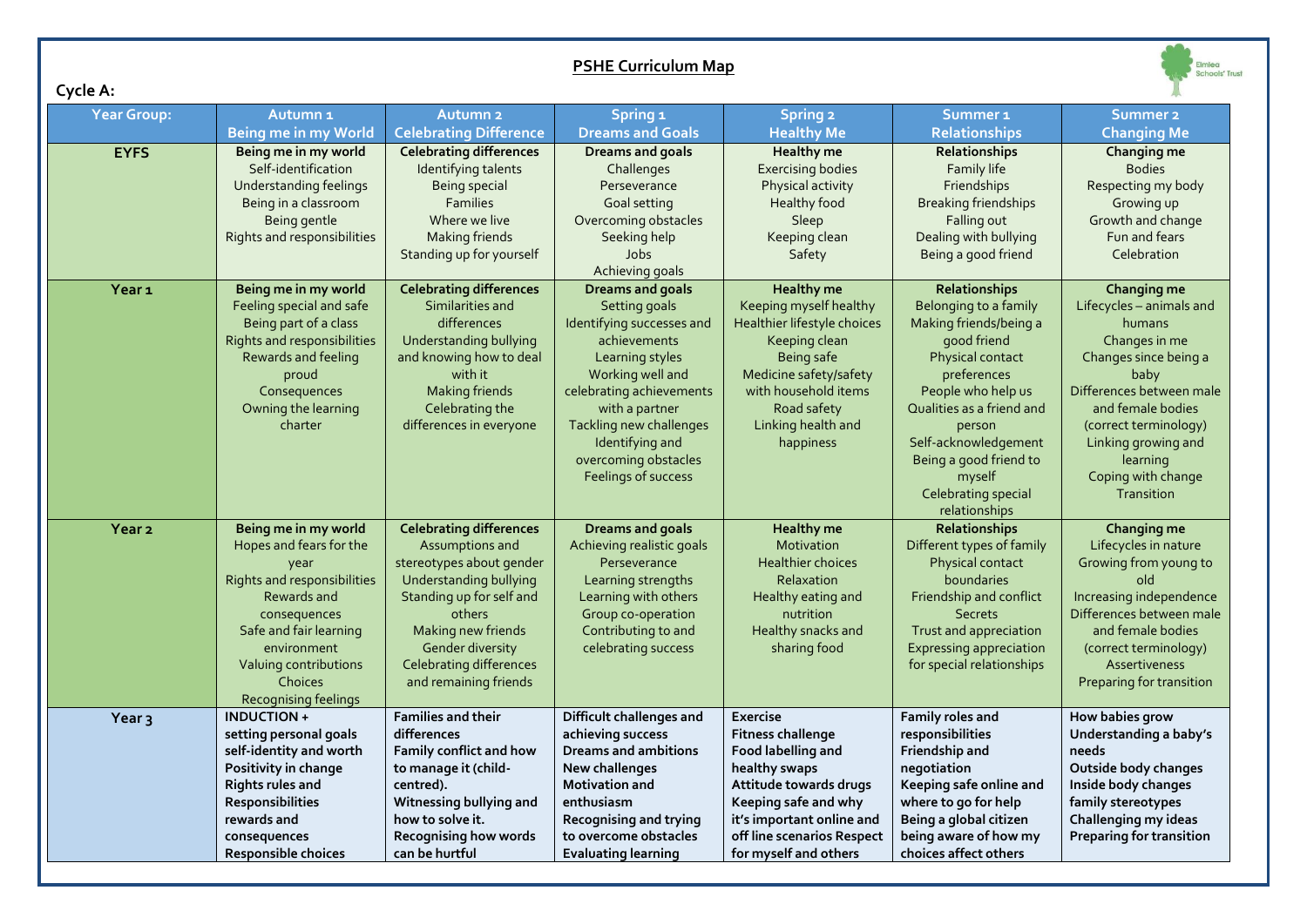|                   | Seeing things form<br>others' perspectives.                                                                                                                                                                                                                                                | Giving and receiving<br>compliments.                                                                                                                                                                                                                     | process<br><b>Managing feelings</b><br>Simple budgeting                                                                                                                                                            | <b>Healthy and safe</b><br>choices.                                                                                                                                                                                                     | Awareness of how other<br>children have different<br>lives<br><b>Expressing appreciation</b><br>for family and friends                                                                                                                                                             |                                                                                                                                                                                                                                                           |
|-------------------|--------------------------------------------------------------------------------------------------------------------------------------------------------------------------------------------------------------------------------------------------------------------------------------------|----------------------------------------------------------------------------------------------------------------------------------------------------------------------------------------------------------------------------------------------------------|--------------------------------------------------------------------------------------------------------------------------------------------------------------------------------------------------------------------|-----------------------------------------------------------------------------------------------------------------------------------------------------------------------------------------------------------------------------------------|------------------------------------------------------------------------------------------------------------------------------------------------------------------------------------------------------------------------------------------------------------------------------------|-----------------------------------------------------------------------------------------------------------------------------------------------------------------------------------------------------------------------------------------------------------|
| Year 4            | INDUCTION+<br>Being part of a class<br>team<br>Being a school citizen<br>Rights, responsibilities<br>and democracy (school<br>council).<br>Rewards and<br>consequences<br>Group decision- making<br>Having a voice<br><b>What motivates</b><br>behaviour                                   | <b>Challenging assumptions</b><br>judging by appearance<br>Accepting self and others<br>Understanding<br>influences<br><b>Understanding bullying</b><br>Problem-solving<br>Identifying how special<br>and unique everyone is<br><b>First impressions</b> | Hopes and dreams<br>Overcoming<br>disappointment<br>Creating new realistic<br>dreams<br>Achieving goals<br>Working in a group<br>Celebrating<br>contributions<br>Resilience<br><b>Positive attitudes</b>           | <b>Healthier friendships</b><br>Group dynamics<br>Smoking<br>Alcohol<br><b>Assertiveness</b><br>Peer pressure<br>Celebrating inner<br>strength                                                                                          | <b>Jealousy</b><br>Love and loss<br><b>Memories of loved ones</b><br>Getting on and falling<br>out<br>Girlfriends and<br>boyfriends<br>Showing appreciation to<br>people and animals                                                                                               | <b>Being unique</b><br>Having a baby<br><b>Girls and puberty</b><br>Confidence in change<br>Accepting change<br><b>Preparing for transition</b><br><b>Environmental change</b>                                                                            |
| Year <sub>5</sub> | <b>INDUCTION+</b><br><b>Planning for the</b><br>forthcoming year<br>Being a citizen<br><b>Rights and</b><br>responsibilities<br><b>Rewards and</b><br>consequences<br><b>How behaviour affects</b><br>groups<br>Democracy, having a<br>voice                                               | <b>Cultural differences and</b><br>they can cause conflict<br>Racism<br><b>Rumours and name</b><br>calling<br><b>Types of bullying</b><br><b>Material wealth and</b><br>happiness<br><b>Enjoying and respecting</b><br>cultures                          | <b>Future dreams</b><br>The importance of<br>money<br>Jobs and careers<br>Dream job and how to<br>get there<br><b>Goals in different</b><br>cultures<br><b>Supporting others</b><br>(charity)<br><b>Motivation</b> | <b>Smoking (including</b><br>vaping)<br>Alcohol<br>Alcohol and anti-social<br>behaviour<br><b>Emergency Aid</b><br><b>Body image</b><br><b>Relationships with food</b><br><b>Healthy choices</b><br><b>Motivations and</b><br>behaviour | Self-recognition and self-<br>worth<br><b>Building self-esteem</b><br>safer online communities<br><b>Rights and</b><br>responsibilities online<br>Online gaming and<br>gambling<br>Reducing screen time<br>Dangers of online<br>grooming<br><b>SMARRT</b> internet safety<br>rules | Self and body image<br>Influence of online and<br>media on body image<br><b>Puberty for girls</b><br>Puberty for girls<br><b>Conceptions (including</b><br>IVF)<br><b>Growing responsibility</b><br>Coping with change<br><b>Preparing for transition</b> |
| Year <sub>6</sub> | <b>INDUCTION+</b><br>Identifying goals for the<br>year<br>Global citizenship<br>Children's universal<br>rights<br>Feeling welcome and<br>valued<br>Choices, consequences<br>and rewards<br><b>Group dynamics</b><br>Democracy having a<br>voice<br>anti-social behaviour<br>Role-modelling | <b>Perceptions of normality</b><br><b>Understanding disability</b><br>Power struggles<br><b>Understanding bullying</b><br>Inclusion/exclusion<br>Differences as conflict,<br>difference as celebration<br>Empathy                                        | <b>Personal learning goals</b><br>in and out of school<br>Success criteria<br><b>Emotions in success</b><br>Making a difference in<br>the world<br><b>Motivation</b><br>recognising<br>achievements<br>Compliments | <b>Taking personal</b><br>responsibility<br>How substances affect<br>the body<br><b>Exploitation, including</b><br>county lines and gang<br>culture<br><b>Emotional and mental</b><br>health<br><b>Managing stress</b>                  | <b>Mental health</b><br>Identifying mental<br>health worries and<br>sources of support<br>Love and loss<br><b>Managing feelings</b><br><b>Power and control</b><br><b>Assertiveness</b><br><b>Technology safety</b><br>Take responsibility with<br>technology use                  | Self-image<br><b>Body image</b><br><b>Puberty and feelings</b><br>Conception to birth<br><b>Reflections about</b><br>change<br><b>Physical attraction</b><br><b>Respect and consent</b><br>Boyfriends/girlfriends<br>Sexting<br><b>Transition</b>         |